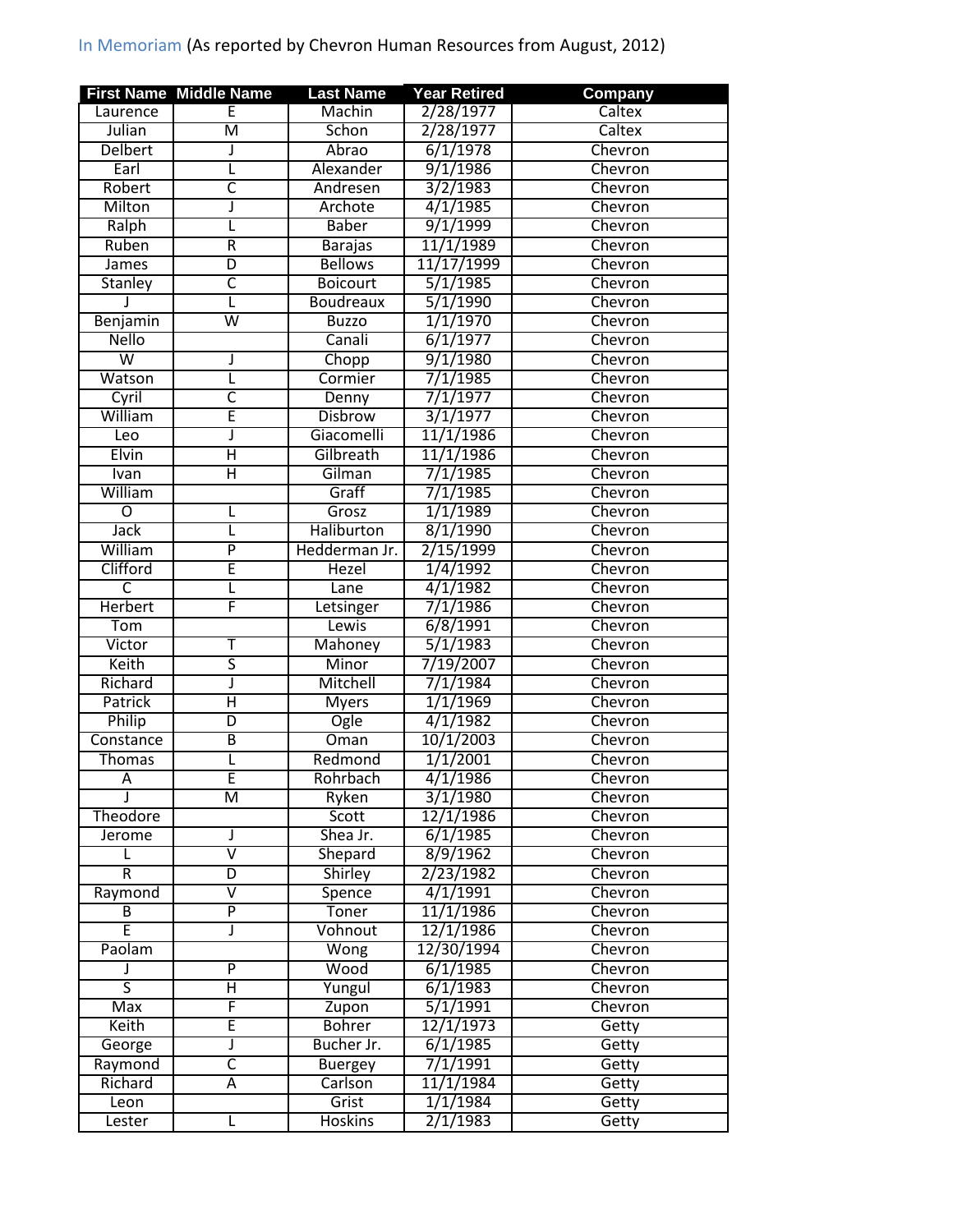## In Memoriam (As reported by Chevron Human Resources from August, 2012)

| David                  | L                       | <b>McGuire</b>     | 8/1/1985              | Getty            |
|------------------------|-------------------------|--------------------|-----------------------|------------------|
| Kenneth                | D                       | Moriarty           | 12/1/1984             | Getty            |
| Charles                | L                       | Nally              | 12/1/1985             | Getty            |
| Paul                   | $\overline{\mathsf{w}}$ | Nelson             | 10/1/1995             | Getty            |
| <b>Thomas</b>          | L                       | Roberts            | 2/1/1978              | Getty            |
| James                  | $\overline{\mathsf{M}}$ | <b>Saunders</b>    | 3/1/1979              | Getty            |
| Jerome                 | $\overline{\mathsf{V}}$ | Schmidt            | 11/1/1984             | Getty            |
| Harry                  | J                       | White              | 12/1/1983             | Getty            |
| Elvin                  | L                       | Allen              | 3/1/1995              | Gulf             |
| Jeanette               | L                       | Anzalone           | 6/29/1999             | Gulf             |
| Eamel                  | F                       | Bankester          | 1/1/1989              | Gulf             |
| Grace                  |                         | Barp               | 2/1/1986              | Gulf             |
| Willard                | E                       | <b>Bauman</b>      | 6/1/1979              | Gulf             |
| Frank                  | $\overline{A}$          | <b>Becker</b>      | 1/1/1984              | Gulf             |
| Rodney                 | $\overline{\mathsf{w}}$ | Blackwell          | 7/1/1996              | Gulf             |
| Albert                 | $\overline{\mathsf{v}}$ | <b>Brown</b>       | 5/4/1982              | Gulf             |
| Jim                    | $\overline{R}$          | <b>Bruce</b>       | 9/1/1992              | Gulf             |
| Gordon                 | Ē                       | Chadsey            | 6/1/1986              | Gulf             |
| Robert                 | Η                       | Chandler           | 10/31/1992            | Gulf             |
| David                  | $\overline{\mathsf{c}}$ | Dominy Jr.         | 2/27/1995             | Gulf             |
| Gary                   | Ē                       | Dorsey             | 2/27/1995             | Gulf             |
| Louis                  | $\overline{\mathsf{c}}$ | Duhon              | 4/1/1989              | Gulf             |
| Lonzo                  |                         | Eaton              | 8/1/1983              | Gulf             |
| Gisberto               |                         | Esposito           | 1/1/1985              | Gulf             |
|                        |                         |                    | 1/1/1993              | Gulf             |
| Roman<br>Millard       |                         | Figueroa<br>French | 2/16/2000             | Gulf             |
|                        | L                       |                    |                       |                  |
| Frances                | J                       | George             | 7/1/1985              | Gulf             |
| Floyd                  | $\overline{\mathsf{s}}$ | Grubbs<br>Hale     | 12/1/1986             | Gulf             |
| Jesse                  | J<br>$\overline{P}$     |                    | 12/1/1986             | Gulf             |
| James                  |                         | <b>Hebert</b>      | 7/1/1985              | Gulf             |
| Earl                   | D                       | Hill               | 3/1/1979              | Gulf             |
| Raymond                | $\overline{\mathsf{w}}$ | <b>Hobbs</b>       | 1/1/1996              | Gulf             |
| Cecil                  | $\overline{\mathsf{W}}$ | Jackson            | 10/1/1979             | Gulf             |
| John                   | $\overline{\mathsf{M}}$ | Koziura            | 8/1/1983              | Gulf             |
| Kenneth                |                         | Larned             | 2/4/1989              | Gulf             |
| John                   |                         | Lee Jr.            | 9/6/1991              | Gulf             |
| <b>Trellis</b>         | J                       | Leonard            | 2/1/1985              | Gulf             |
| Dojaunna               | J                       | Manes              | 7/1/1985              | Gulf             |
| <b>Bobby</b>           |                         | <b>McDill</b>      | 8/1/1983              | Gulf             |
| Alexander              | J                       | Monaghan           | 5/1/1985              | Gulf             |
| Robert                 | Έ                       | O'Bannon Jr.       | 4/2/1974              | Gulf             |
| Sandyel                |                         | Porter             | 7/15/1985             | Gulf             |
| Leroy                  | R                       | Rudisill           | 6/1/1983              | Gulf             |
| <b>Douglas</b>         | G                       | Smyth              | 8/13/1981             | Gulf             |
| Richard                | J                       | Steponic           | 8/6/1996              | Gulf             |
| $\overline{R}$         |                         | Thompson           | 12/2/1975             | Gulf             |
| Howard                 | G                       | Wiedemann          | 1/1/1985              | Gulf             |
| Francis                | Ā                       | Zatko              | $\sqrt{6/2/1981}$     | Gulf             |
| Gary                   | $\overline{R}$          | <b>Bailey</b>      | 1/1/1996              | Texaco           |
| John                   | E                       | Boyett Jr.         | 5/1/1978              | Texaco           |
| William                | D                       | <b>Britton</b>     | $\sqrt{6/1/1982}$     | Texaco           |
|                        |                         |                    |                       |                  |
| Roy                    | Η                       | Cole Jr.           | 12/1/1984             | Texaco           |
| Clifford               | $\overline{P}$          | Cook               | 5/1/2002              | Texaco           |
| <b>Thomas</b><br>Elver | $\overline{R}$          | Cooper<br>Cox      | 5/1/1980<br>12/1/1982 | Texaco<br>Texaco |